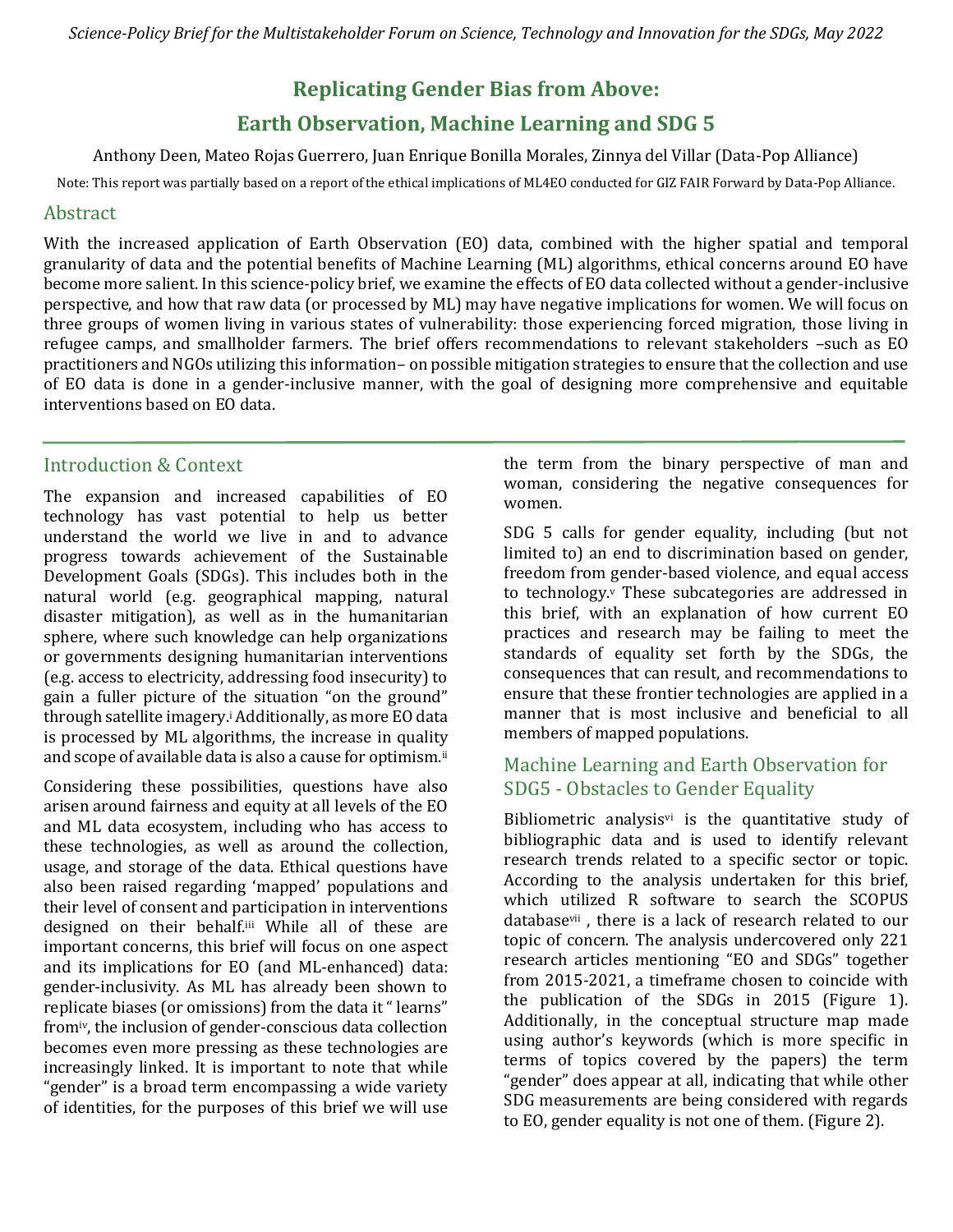







As the bibliometric analysis revealed a lack of published research related to this topic, a more targeted review of individual research articles addressing EO and gender confirmed that gender perspectives were often excluded from the EO-related project design or data

collection activities.viii For the purposes of this brief, "gender-inclusivity" is exemplified by the recognition of gendered implications when analyzing EO data. The most basic step towards this goal is the realization that there can be a "gendered" component to all aspects of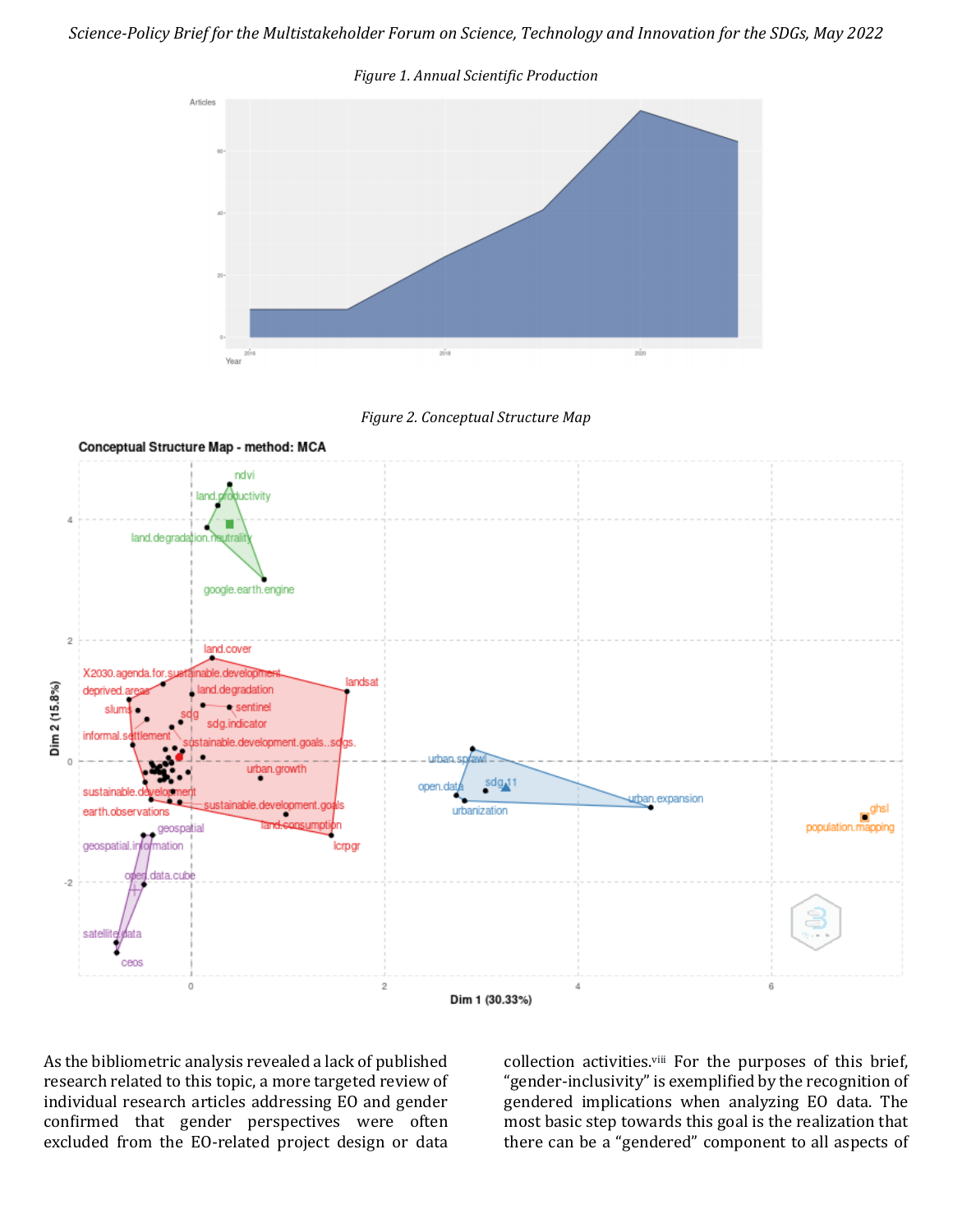EO data, from mapped populations to inanimate objects. For example, if mapping a refugee camp, the number and spacing of toilet facilities may seem innocuous in relation to gender. However, research pointing to the risk of sexually-based violence (SBV) for women in camps accessing toilets indicates their location (remote) and prevalence have differential impacts based on gender.<sup>1</sup>

Additionally, the incorporation of a gender-inclusive lens from the beginning stages of the project design helps ensure the inclusion of these issues, which is especially pertinent for those designing humanitarian interventions based on EO data.

#### Use Cases

In order to demonstrate the saliency of this topic, we have identified several use cases based on real-world applications of EO output and the potential harms resulting from the lack of this perceptive. The first involves EO data tracking conflict situations likely to result in forced migration (refugees).<sup>2</sup> While this data is useful to monitor flows and prepare for arrival of these groups, without a gender-perspective the data can miss the heightened vulnerability of women migrants to a variety of abuses and violence.<sup>3</sup> The second involves mapping refugee camps<sup>4</sup> , in which lack of gender consideration can overlook factors that make living conditions (even more) more dangerous for women, such as the placement of toilets or shower facilities far from women's quarters, which increases the risk of assault or violence (especially at night). Finally, women smallholder farmers may experience discrimiation in agricultural insurance coverage and compensation, should firms rely solely on EO data<sup>5</sup> to determine restitution for crop failures due to disaster. Again, without knowing if the crops belong to women farmers, who often have less access to necessary farming equipment, they may incorrectly access damages and resultant compensation. Itis important to note that with the application of ML, these omission biases would exclude important variables when constructing ML algorithms.

Subsequently, the biased data could lead to bias replication, as has happened with ML in the past.

#### Societal and Sector Challenges

The lack of a gender perspective in EO technology did not occur in a vacuum, and an examination of both societal factors and the sector itself provide evidence for how this situation developed. The societal

challenges relate mostly to the skewed gender ratios in all areas of STEM, which are even more pronounced within the EO (and AI) communities.<sup>6</sup> Without the presence of women EO practitioners, it is not surprising that certain gendered aspects have been overlooked. However, these challenges also extend to the lack of clear ethical guidelines guiding the collection of EO data and, subsequently, ethical issues such as gendermainstreaming being excluded from the design stage of projects. Taken together with a dearth of research related to ethical implications of EO, a clear picture emerges of challenges from outside of the sector that are nonetheless impacting the work being done within it.

Challenges to gender-inclusivity are also evident at the sector-level. Data collection (perhaps for the aforementioned reasons) is often undertaken without a view towards ethical implications or preventing biased output.<sup>7</sup> On the one hand, it is understandable that EO practitioners would view their output as agnostic or neutral, as they are literally images of what is happening on the ground. However, without the application of a gender-inclusive lens, this thinking can (and has) caused those using the data to miss certain "ground truths" about surveilled populations, such as the gender composition and differential needs of each gender within these groups.<sup>8</sup> The risk is that the EO community, in addition to development actors who design interventions based on their data, view EO images as the "whole truth", rather than a piece of the puzzle that must be complemented with additional data about mapped populations, in order to best meet their needs.

# Public Policy Recommendations

Based on the information presented in this policy brief, recommendations on how to better incorporate genderinclusive practices (and progress towards SDG 5) into EO collection and data usage are presented below.

EO Practitioners and NGOs

- Develop organizational frameworks to ensure that EO data is collected in an ethical manner, with specific consideration given to genderinclusivity.
- Gender-inclusive considerations should be explicitly addressed in the development phase of new EO projects, and monitored throughout implementation. Organizations utilizing EO data

<sup>1</sup> Aubone, A., & Hernandez, J. (2013).

<sup>2</sup> Witmer, F. D. (2015).

<sup>3</sup> Kofman, E. (2019).

<sup>4</sup> Wickert, L. & Bogen, M. & Richter, M.. (2020).

<sup>5</sup> de Leeuw, J., et al (2014).

<sup>6</sup> Houser, K. (2018).

<sup>7</sup> Berman, G., de La Rosa S., and Accone, T. (2018).

<sup>8</sup> SERVIR-Mekong (2015).